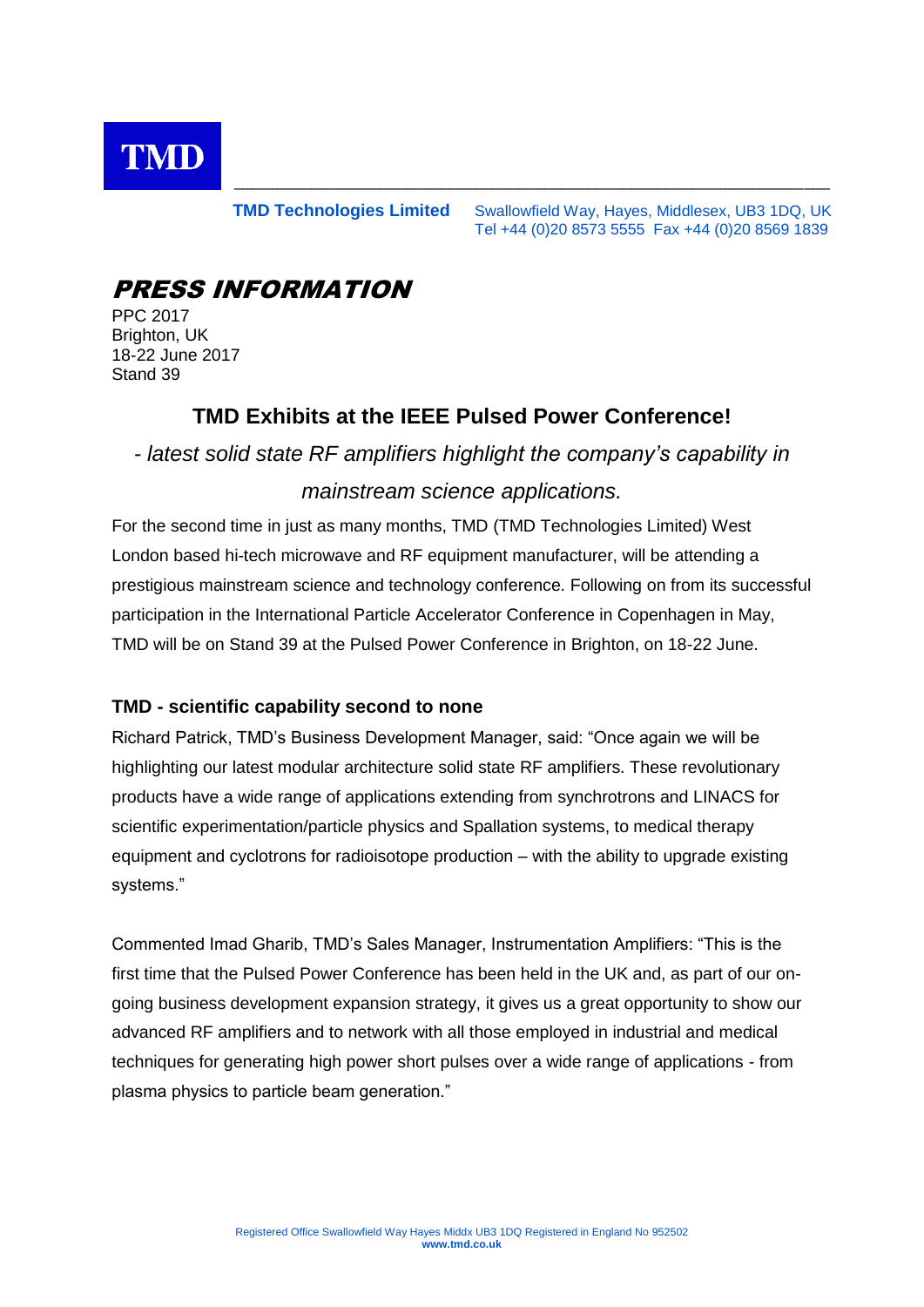

*TMD operates at the very forefront of the latest scientific technology, with substantial, ongoing in-house investment maintaining its position as a world class designer and high reliability, cutting edge manufacturer. Above: Hi-res X ray machine with CT scan to eliminate any flaws as soon as possible in TMD's production lines.*

### **Solid state RF amplifiers for hi-tech applications**

Employing an innovative power combining design to provide several benefits for the user, TMD's solid state RF amplifiers are very compact and are typically one 19 inch rack/100 kW (pulse). Frequencies are from 20 MHz to 1.3 GHz, operating as CW/pulse systems (with long pulse systems available). The amplifiers have a wall plug efficiency competitive with tube technology, offer a high MTBF and low MTTR, and are robustly resistant to VSWR mismatch. Furthermore, they are easily maintainable with 'hot swap' availability, exhibit no loss of power from any single element failure, and can be combined to provide MW power capability.

Other relevant products from TMD include high power, very low phase noise TWT (Travelling Wave Tube) amplifiers, brazed UHV components, and electron guns.

**TMD people at PPC '17:** *Richard Patrick, Business Development Manager and Imad Gharib, Sales Manager, Instrumentation Amplifiers.*